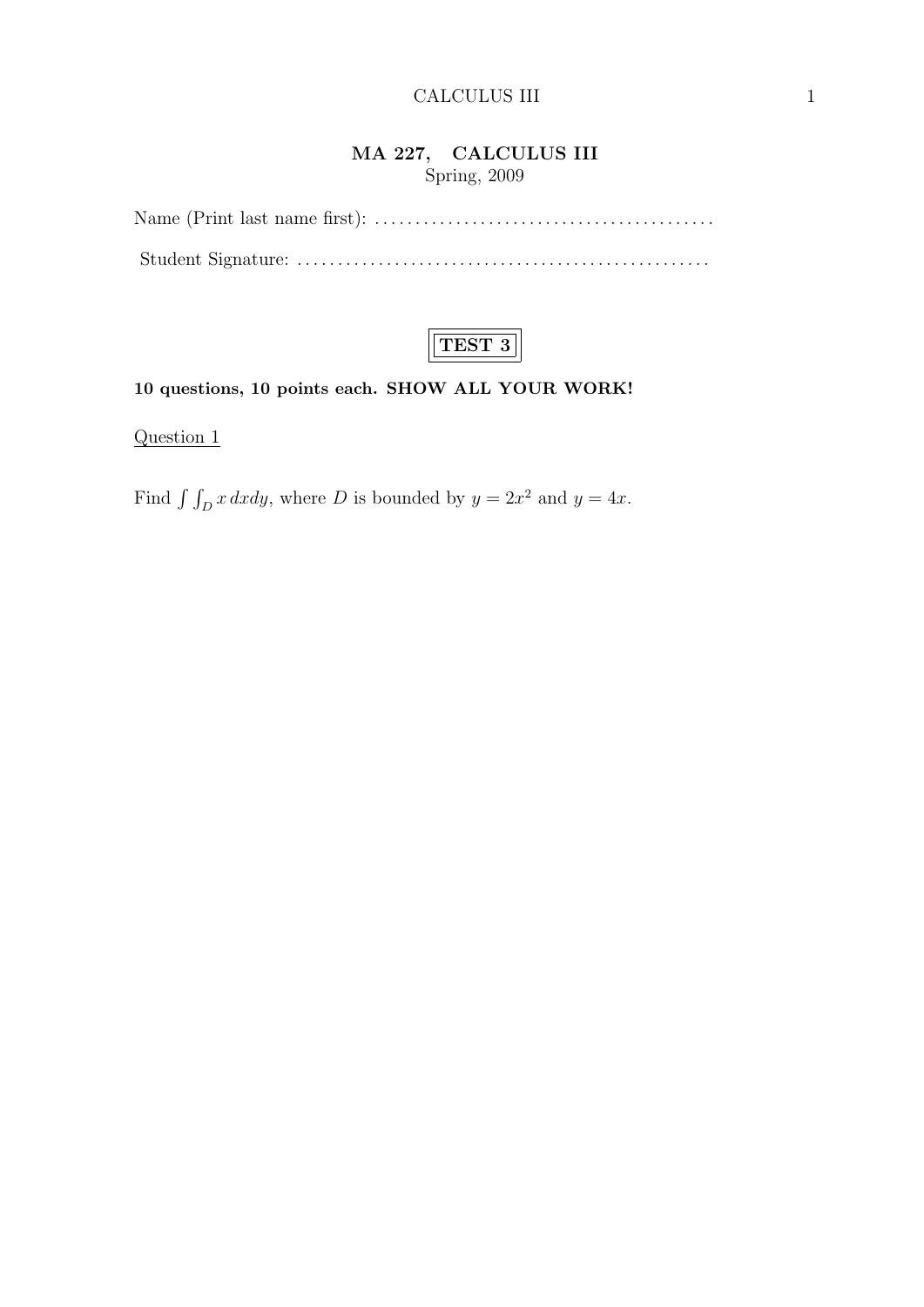Find the volume under the surface  $z = xy$  and above the triangle in the xy plane with vertices  $(0, 0)$ ,  $(1, 0)$ ,  $(1, 1)$ .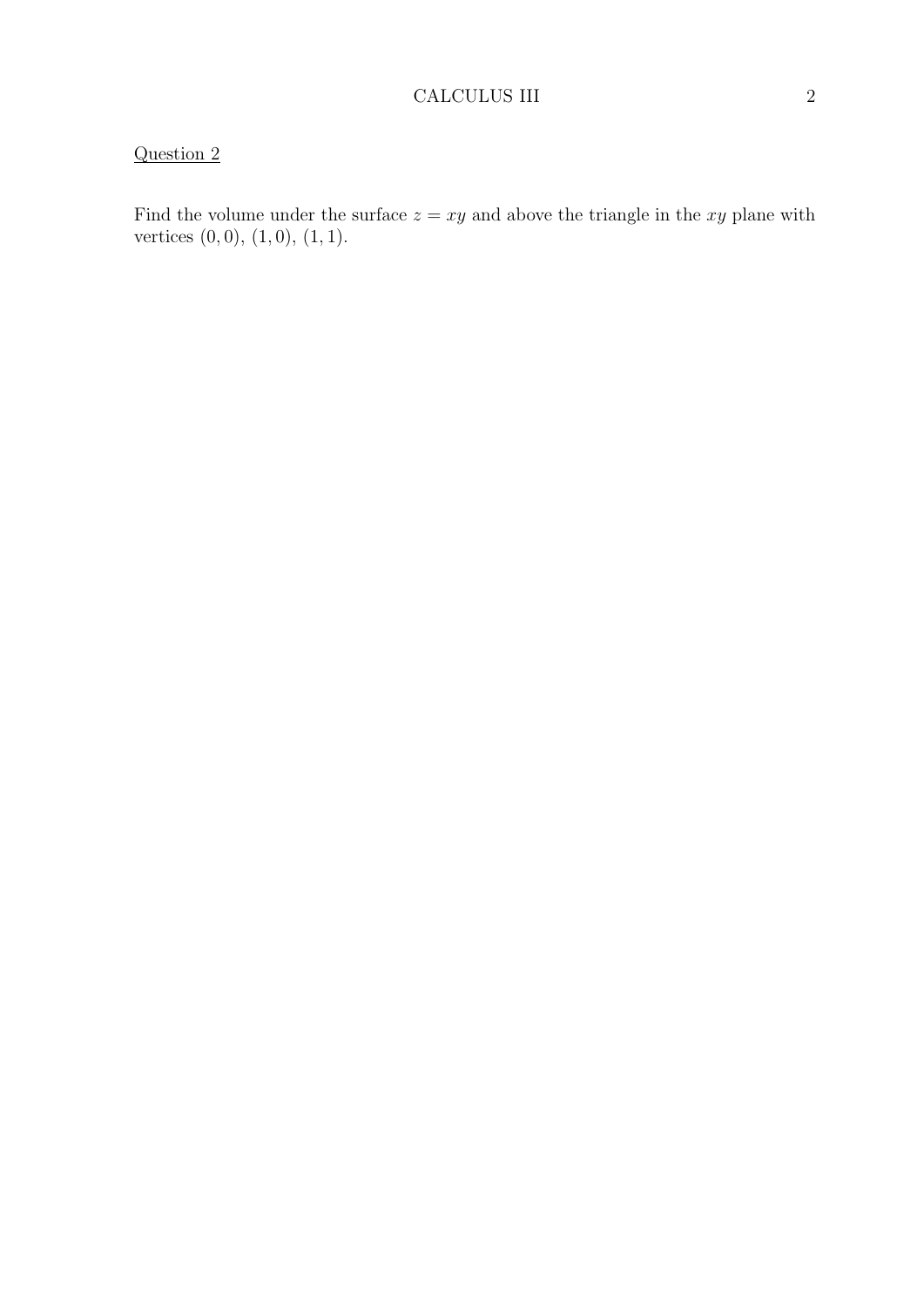## CALCULUS III 3

# Question 3

Sketch the region of integration and change the order of integration:

 $\int_0^1$ 0  $\int_0^1$  $x^2$  $f(x, y)dydx$ .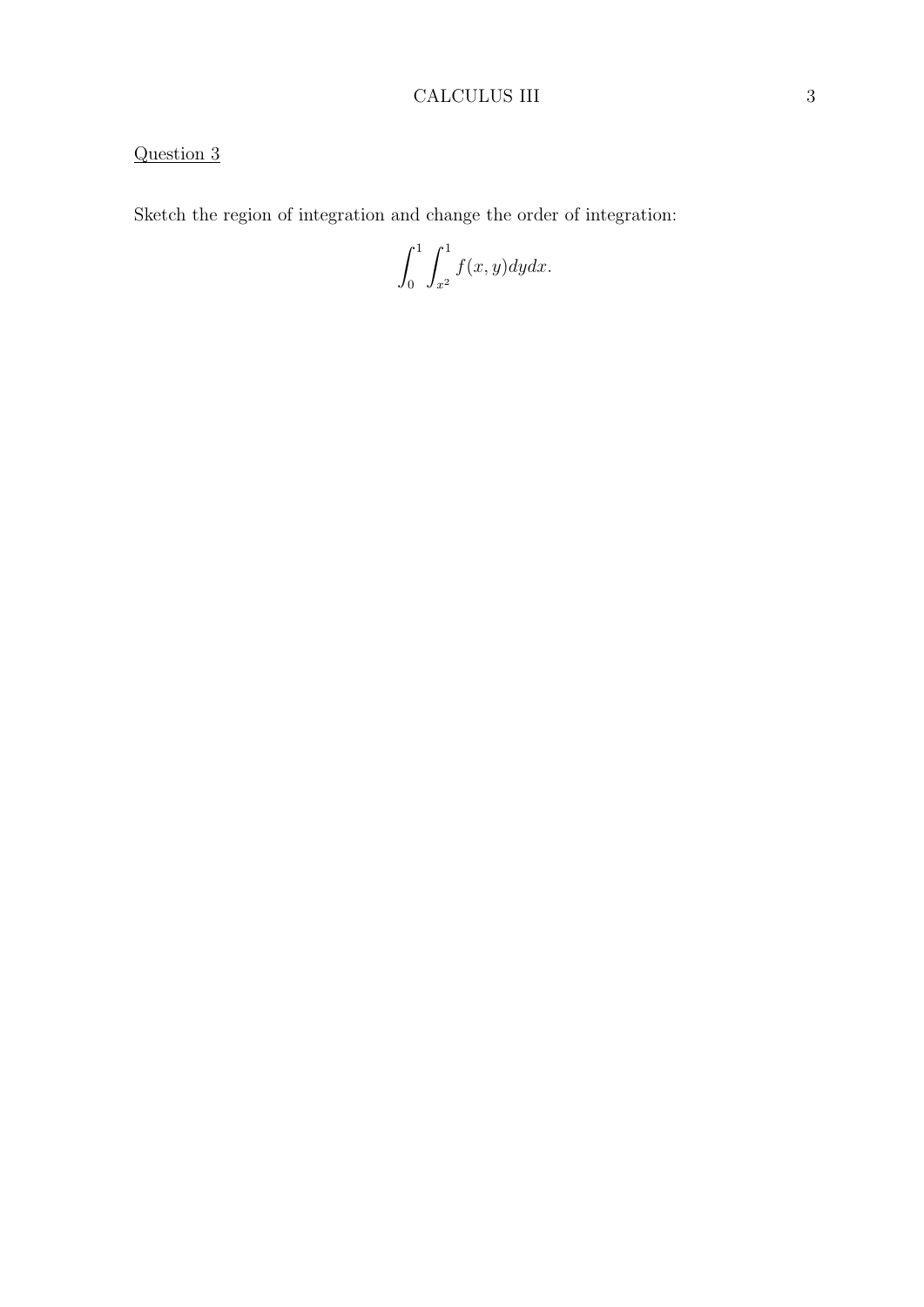Use polar coordinates to find the volume under the plane  $z = x + 2y + 4$  and above the half-disk  $x^2 + y^2 \le 4$ ,  $y \ge 0$  in xy plane.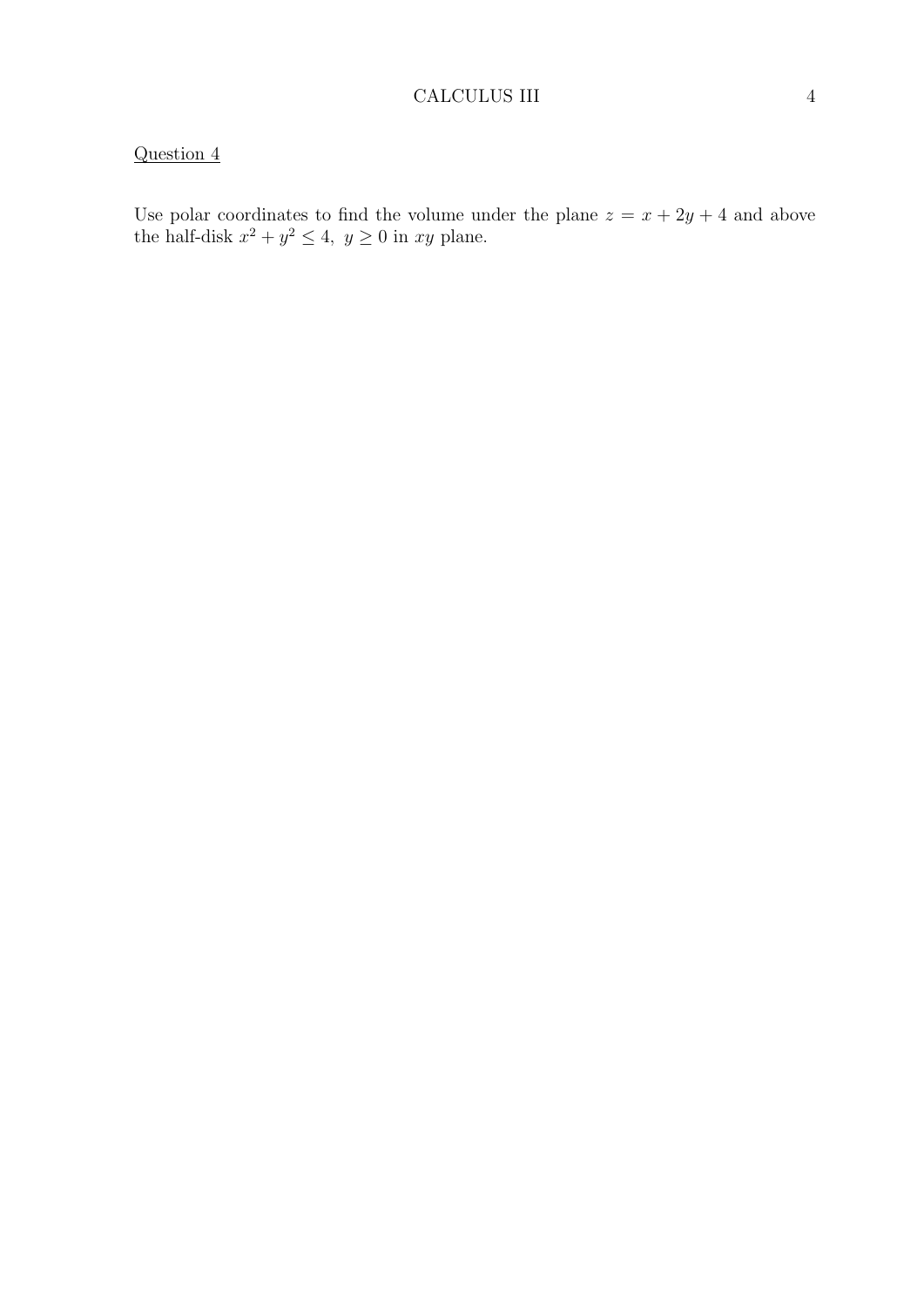## CALCULUS III 5

# Question 5

Find the mass of the lamina that occupies the region:

$$
D = \{(x, y) | x^2 + y^2 \le 1, x \ge 0\}
$$

and has the density function given by  $\rho(x, y) = x$ .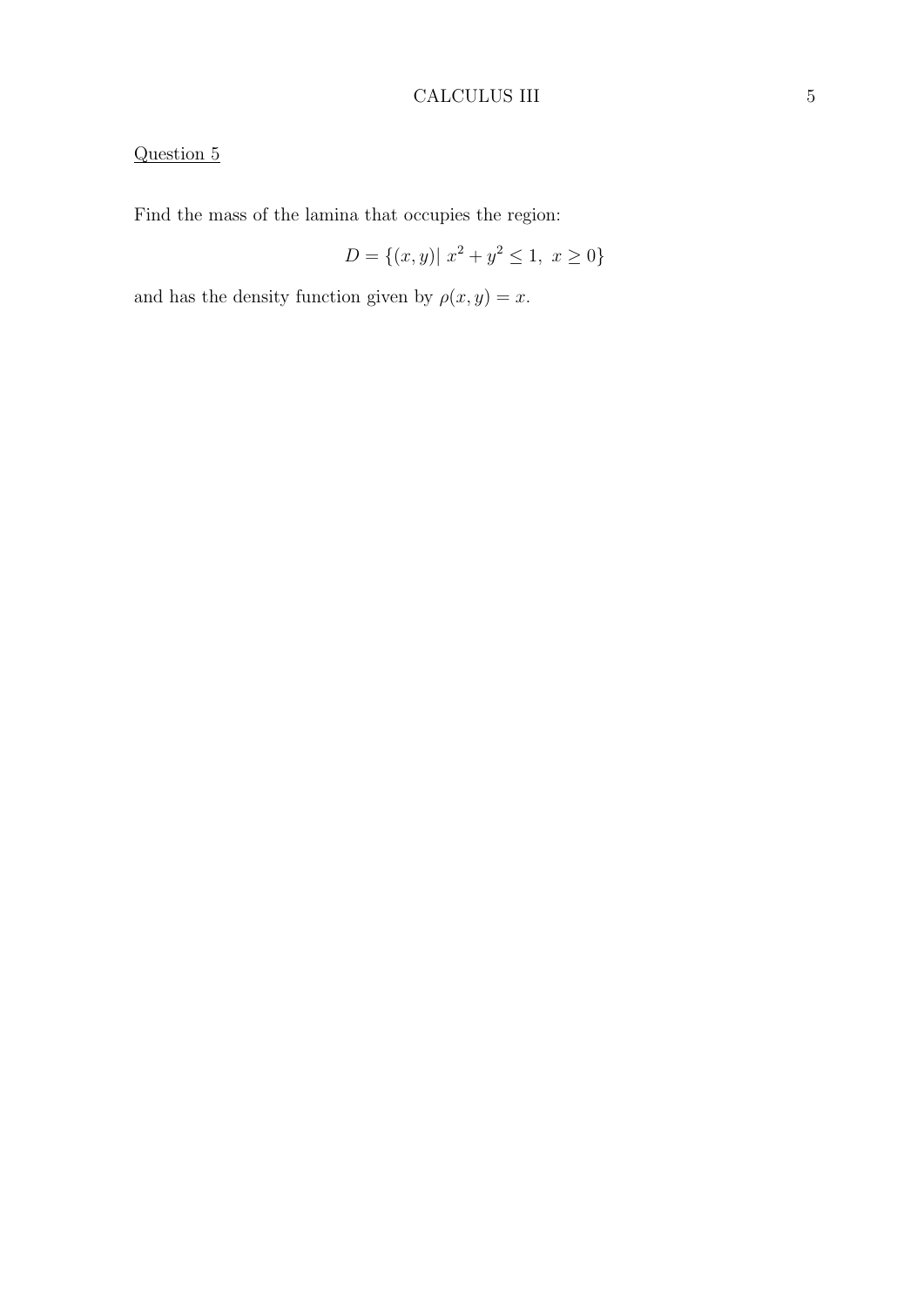Evaluate the iterated integral  $\int_0^1 dy \int_0^{y^2}$  $\int_0^{y^2} dx \int_0^y dz.$ 

#### Question 7

Express the integral  $\int \int \int_E f(x, y, z)dV$  as an iterated integral, where E is the solid above the region  $D = \{(x, y) : y^2 \le x \le 1\}$  in xy plane and below the plane  $z = 1$ .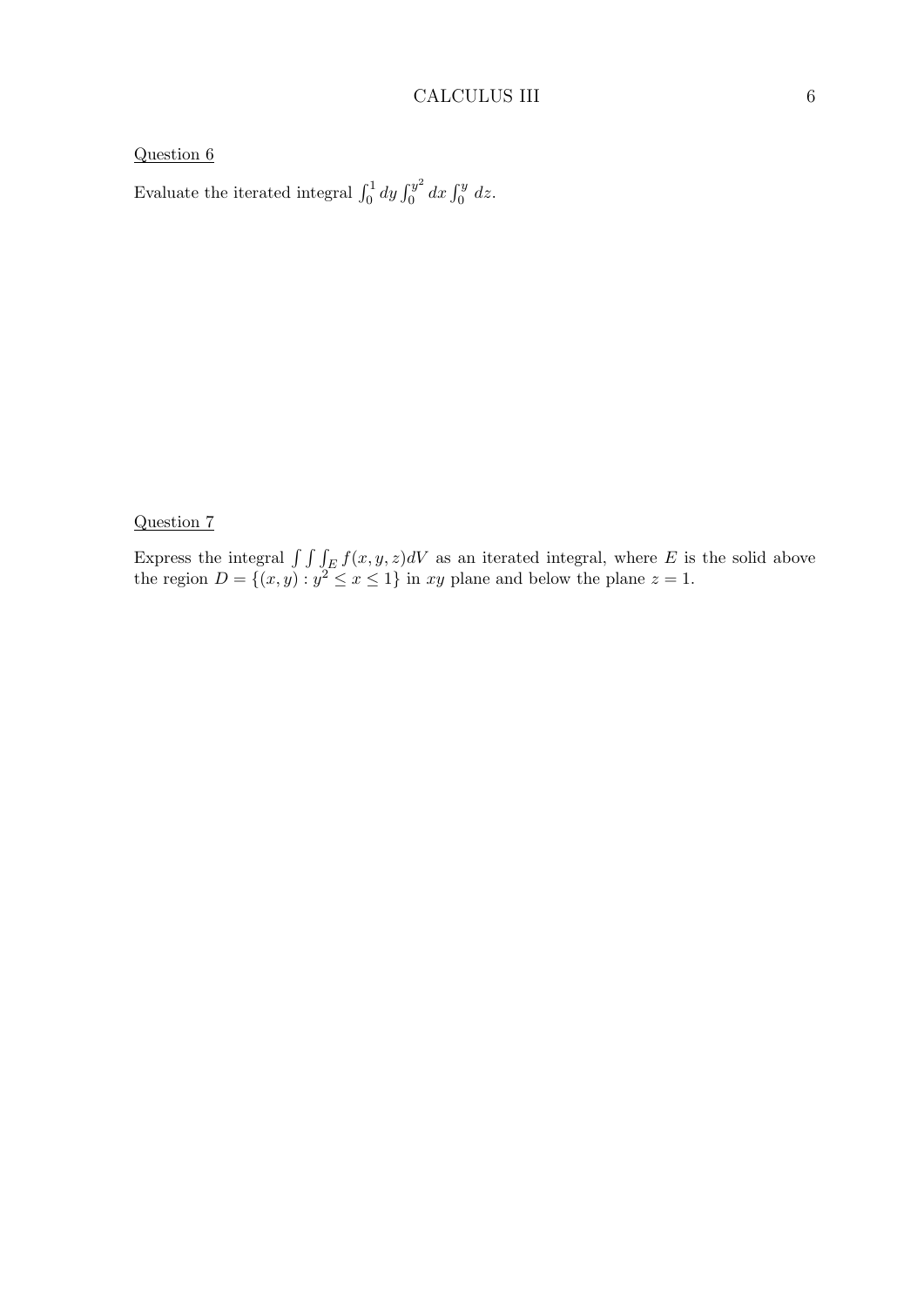Using cylindrical coordinates evaluate  $\int \int \int_E (x^2 + y^2) dV$ , where E is the region that lies inside the cylinder  $x^2 + y^2 = 1$  and between planes  $z = 0$  and  $z = 3$ .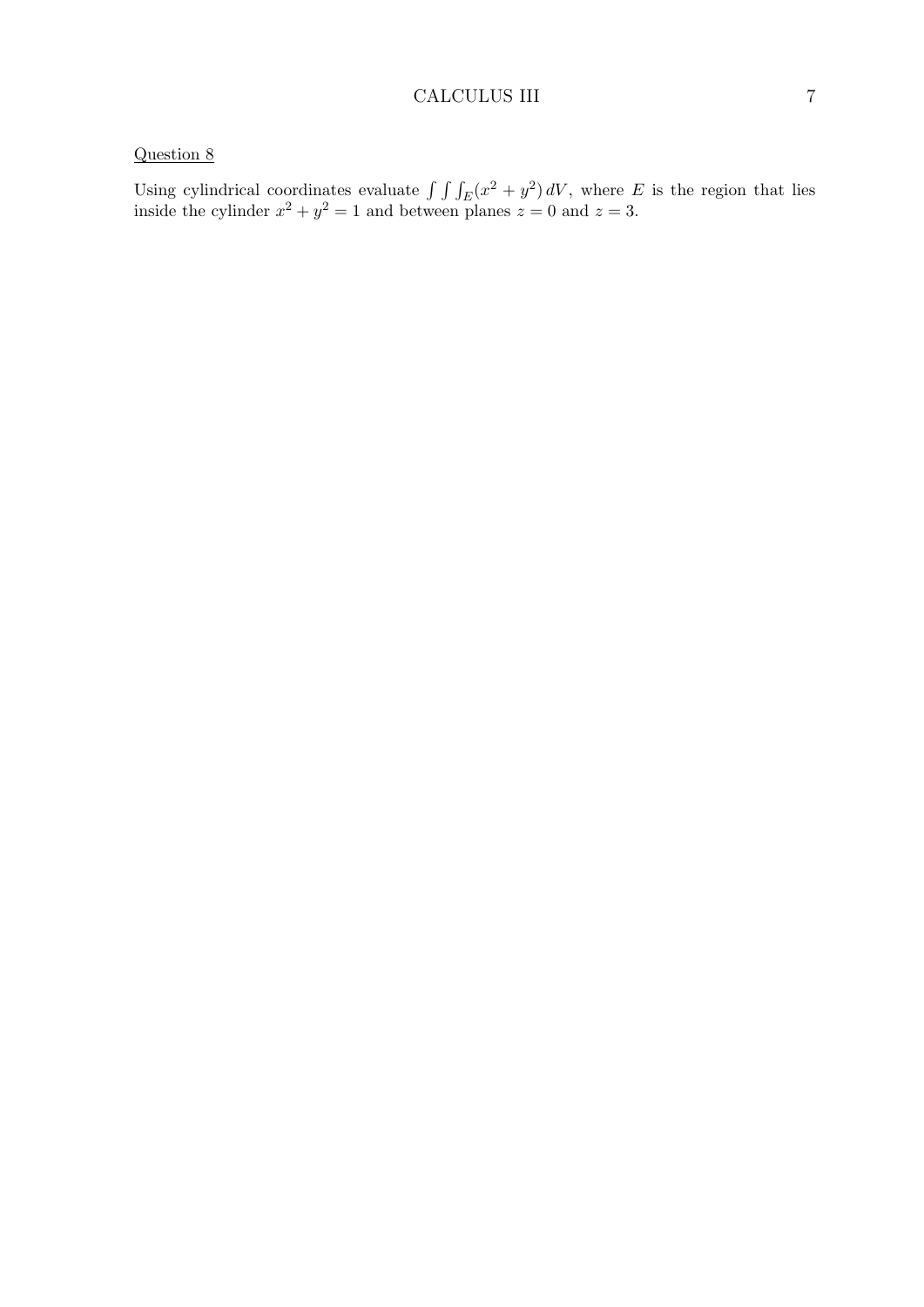a) Change  $(-1,$ √ 3, 0) from rectangular to spherical coordinates.

b) Using spherical coordinates evaluate  $\int \int \int_E z dV$ , where E is the ball  $x^2 + y^2 + z^2 \leq 1.$